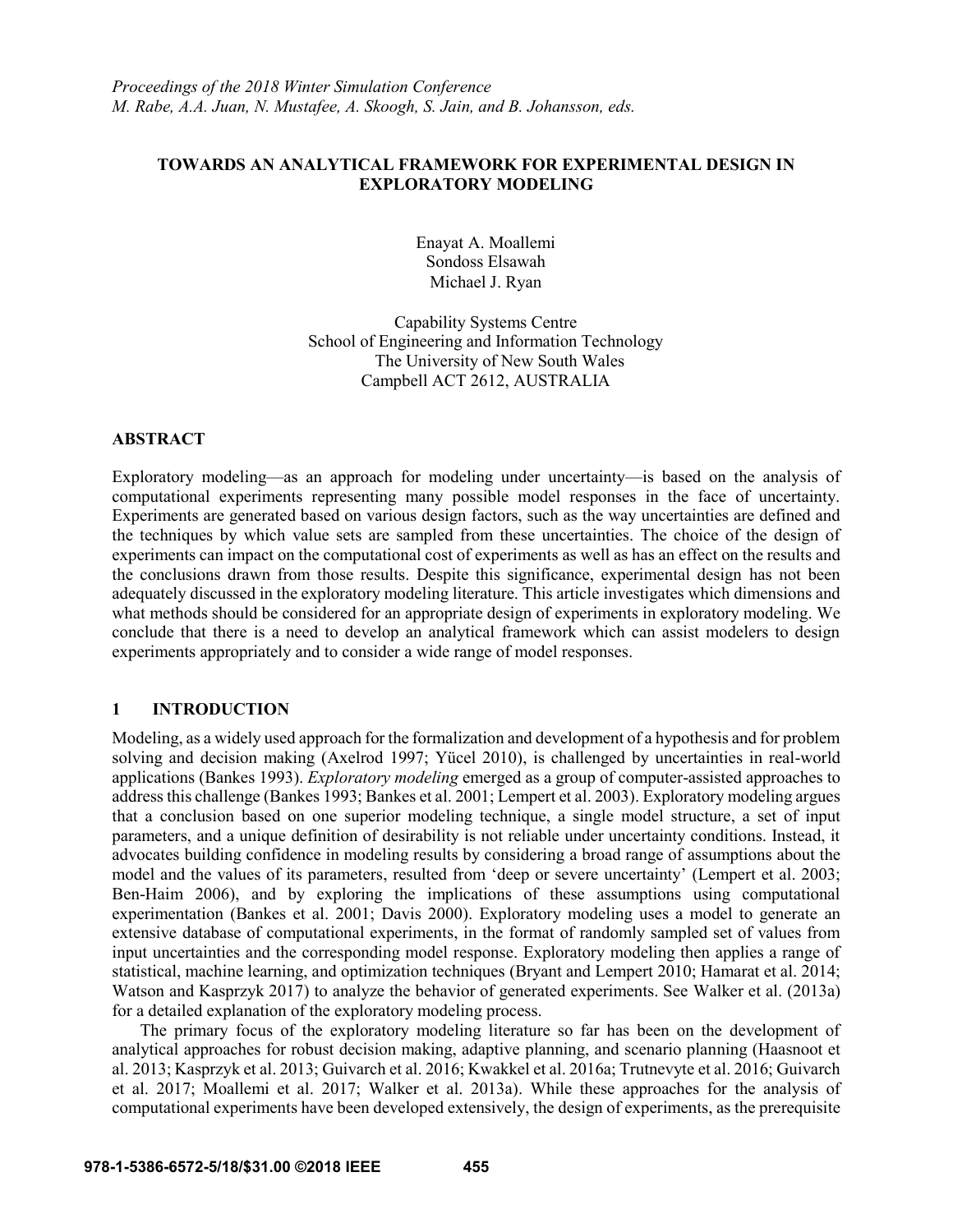step in all these approaches, has not been adequately discussed. Kwakkel and Pruyt (2015) have mentioned this gap and invited further research on efficient ways for finding the boundary of the uncertainty space and sampling techniques in exploratory modeling. Various outcomes of interest, different levels of uncertainty, a variety of sampling strategies, and different size of experiments can create a diversity of choices to make in experimental design. The implication of these choices can impact the inclusion or exclusion of some critical future possibilities, the computational burden of simulation runs, and the insights to be gained from the results of exploratory modeling. Some previous studies have shown the implications of different designs of exploratory modeling in practice. For example, Kwakkel et al. (2016b) showed how the size of experiments can influence the computational cost in the implementation of two exploratory modeling approaches. They concluded that the availability of computational resources can impact the selection of exploratory modeling methods. In another example, Haasnoot et al. (2014) discussed how to design a fitfor-purpose model for exploratory modeling, agile enough to perform many calculations quickly and realistically enough to represent sufficient details of the whole system.

Given the significance of experimental design in exploratory modeling and considering limited research on this area, this article investigates (1) which dimensions need to be considered in the design of experiments in exploratory modeling and (2) how techniques, mostly from sensitivity analysis and uncertainty estimation literature, can help to deal with these different dimensions. In particular, we discuss what approaches and techniques have been suggested for deciding about outcomes of interest, critical uncertainty factors, an appropriate space of uncertainty, an efficient sampling technique, and the sufficient size of experiments. This investigation and technical review lay the ground for the development of an analytical framework for experimental design in the future.

The article is structured in four sections. After introduction in Section 1, Section 2 reviews previous frameworks which were introduced within the exploratory modeling for experimental designs. Section 3 explains various dimensions of experimental designs, elaborating why they are important and how different techniques can deal with them. Finally, Section 4 concludes the article and identifies future research directions.

## **2 FRAMEWORKS FOR EXPERIMENTAL DESIGN IN PREVIOUS EXPLORATORY MODELING STUDIES**

While a large group of previous exploratory modeling studies have included different dimensions of experimental design in their work, only a few of them have explained the approach they used to design experiments and systematically discussed the choices they made. Among them are the framework of experimental design (and sometimes for the broader domain of problem formulation) presented in Robust Decision Making (Lempert et al. 2003), Adaptive Policymaking (Kwakkel et al. 2010), Dynamics Adaptive Policy Pathways (Haasnoot et al. 2013), Multi-Objective Robust Decision Making (Kasprzyk et al. 2013), and Epoch-Era Analysis (Rader et al. 2010; Fitzgerald and Ross 2012).

In Robust Decision Making, Walker et al. (2013a) discussed some dimensions of experimental design in the first and second steps called *participatory scoping* and *case generation* respectively. The participatory scoping step specifies key uncertainties in interactions with stakeholders while the case generation step generates computational experiments using a simulation model and for the identified ranges of uncertainties. Lempert et al. (2003) also presented a framework for the generation of experiments called *XLRM framework*. The XLRM framework specifies four aspects in experimental design: future uncertainties, near-term policy levers, performance measures for decision making, and quantitative relationship(s) which link uncertainties to measures. In a similar approach to the XLRM framework, Walker et al. (2013b) introduced a framework consisting of four components for policy analysis under uncertainty. The framework has been adopted by previous exploratory modeling studies (Eker and van Daalen 2015) for problem formulation. The components include objectives and preferences of stakeholders (W), policy variables to play with the model (P), outcome indicators to assess the model performance (O), system model to generate outcomes from a set of inputs  $(R)$ , and external uncertainties  $(X)$  which affect the model performance in long-term.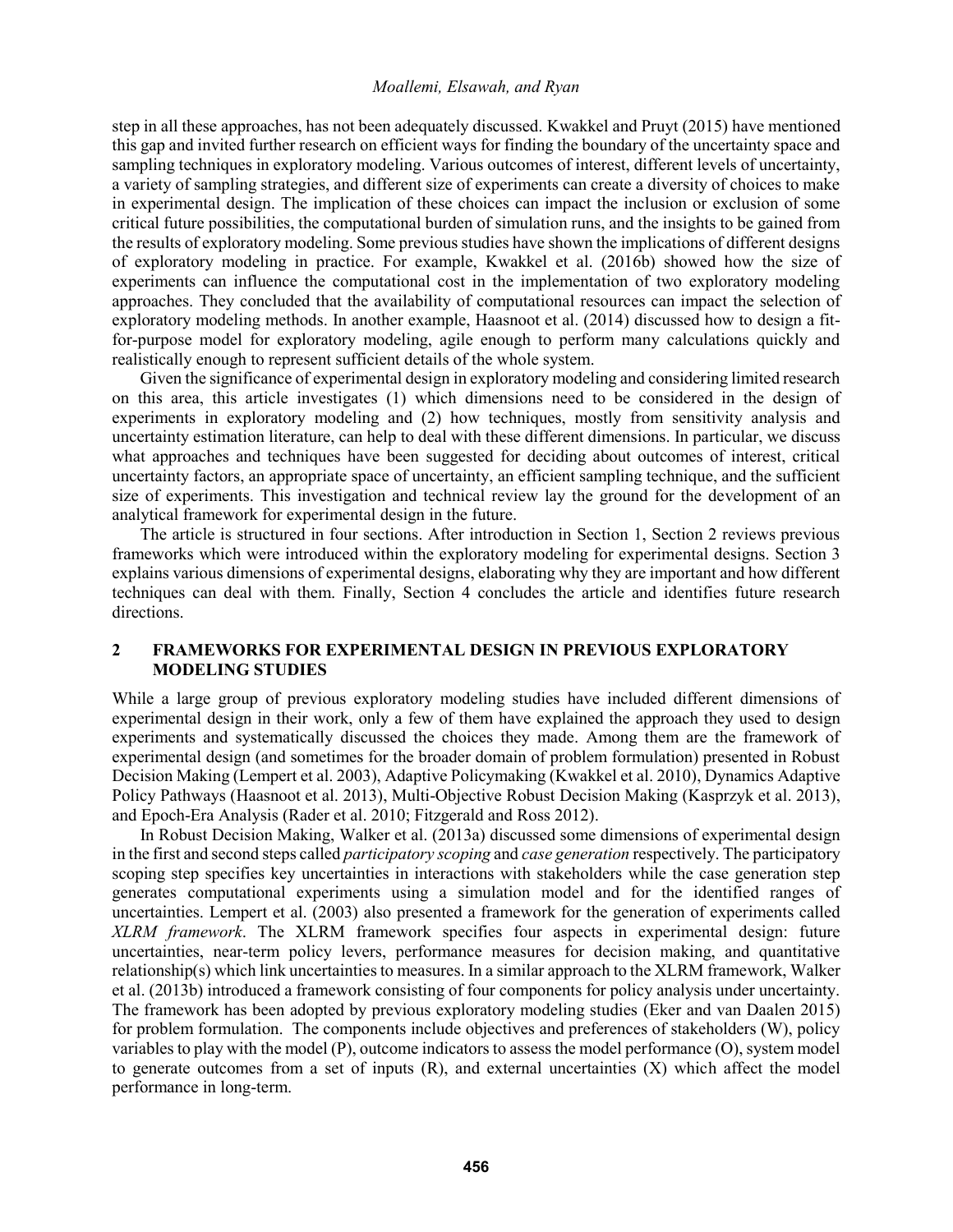In Adaptive Policymaking, Kwakkel et al. (2010) discussed several aspects of experimental design in the first step, called *setting the stage,* where existing conditions, including constraint, policies, objectives, and definition of success, are specified. In a similar vein, Haasnoot et al. (2013) in Dynamics Adaptive Policy Pathways talked about the design of experiments in the first step (*describe the study area*) where system characteristics, objective, uncertainties, current situation and the definition of success are described, and in the second step (*problem analysis*) where possible future situations, consisting of transient scenarios for the identified ranges of uncertainties, are generated. In Multi-Objective Robust Decision Making, Kasprzyk et al. (2013) and Watson and Kasprzyk (2017) addressed some elements of experimental design in the first step (*problem formulation*) where epistemic uncertainties from various sources are taken into account, and in the third step (*uncertainty analysis*) where a set of outcomes of interest is generated based on the uncertainty ensemble. They also discussed three design considerations in the third step: how to sample from (exogenous) deeply uncertain factors, how many measures (outcomes) reflect robustness, and what statistical threshold define the robustness on the selected measures. Finally, in Epoch-Era Analysis, Rader et al. (2010) and Curry and Ross (2015) addressed some of the choices of experimental design in the first step (*multi-stakeholder value definition*) where the normative value of a system performance and the contextual uncertainties influencing the future performance is identified. They also discussed experimental design in the second step (*epoch enumeration*) where discrete ranges for uncertainties are specified in interaction with stakeholders, and the full factorial combination of values from uncertainty ranges create an ensemble of epochs, each characterizing a plausible future state of the system context.

The review of the exploratory modeling literature shows few previous studies discussed the design of experiments. Those few studies also mostly presented only an overview of the components that should be included in experimental design and did not introduced tools and techniques for choosing among various design alternatives. However, the techniques for designing computational experiments have been extensively discussed in the broader area of sensitivity analysis and uncertainty estimation (Shin et al. 2013; Pianosi and Wagener 2015; Pianosi et al. 2016) and in agent-monitored simulation works (Yilmaz et al. 2017; Yilmaz et al. 2016). This becomes the motivation for the rest of this paper to investigate what techniques exist and how experimental design in exploratory modeling can be informed by these existing techniques.

# **3 DIMENSIONS TO BE CONSIDERED IN THE DESIGN OF EXPERIMENTS**

In this section we elaborate the dimensions of experimental design which elicit, analyze, and organize the inputs required for performing exploratory modeling. We should emphasize that the design of experiments is iterative; it is not set fully *a priori* and can be modified by feedback from other steps of the exploratory modeling process. We also highlight the role of stakeholders since experiments, such as selection scenarios, should be designed in a participatory process in interaction with stakeholders. In the following sub-sections (also in Table 1), we first explain why each dimension is important in the design of experiments. Second, we discuss how previous exploratory modeling studies (if exist) have dealt with that specific dimension of experimental design. Third, we introduce techniques and approaches from the exploratory modeling literature and also from sensitivity analysis and uncertainty estimation (Beven and Binley 2014; Pianosi et al. 2016) for choosing among various design alternatives in each dimension.

| Aspect               | Technique                          |                              |
|----------------------|------------------------------------|------------------------------|
| Outcomes of interest | Multiple outcomes                  | Multi-criteria analysis      |
|                      |                                    | Pareto ranking               |
|                      | Non-scalar outcomes                | Objective function           |
|                      |                                    | Prediction function          |
| Critical uncertainty | Prioritizing uncertainties (Factor | Correlation analysis methods |
| factors              | Periodization):                    | Regression analysis methods  |
|                      |                                    | Variance-based methods       |

Table 1: An overview of potential techniques to be used in experimental design.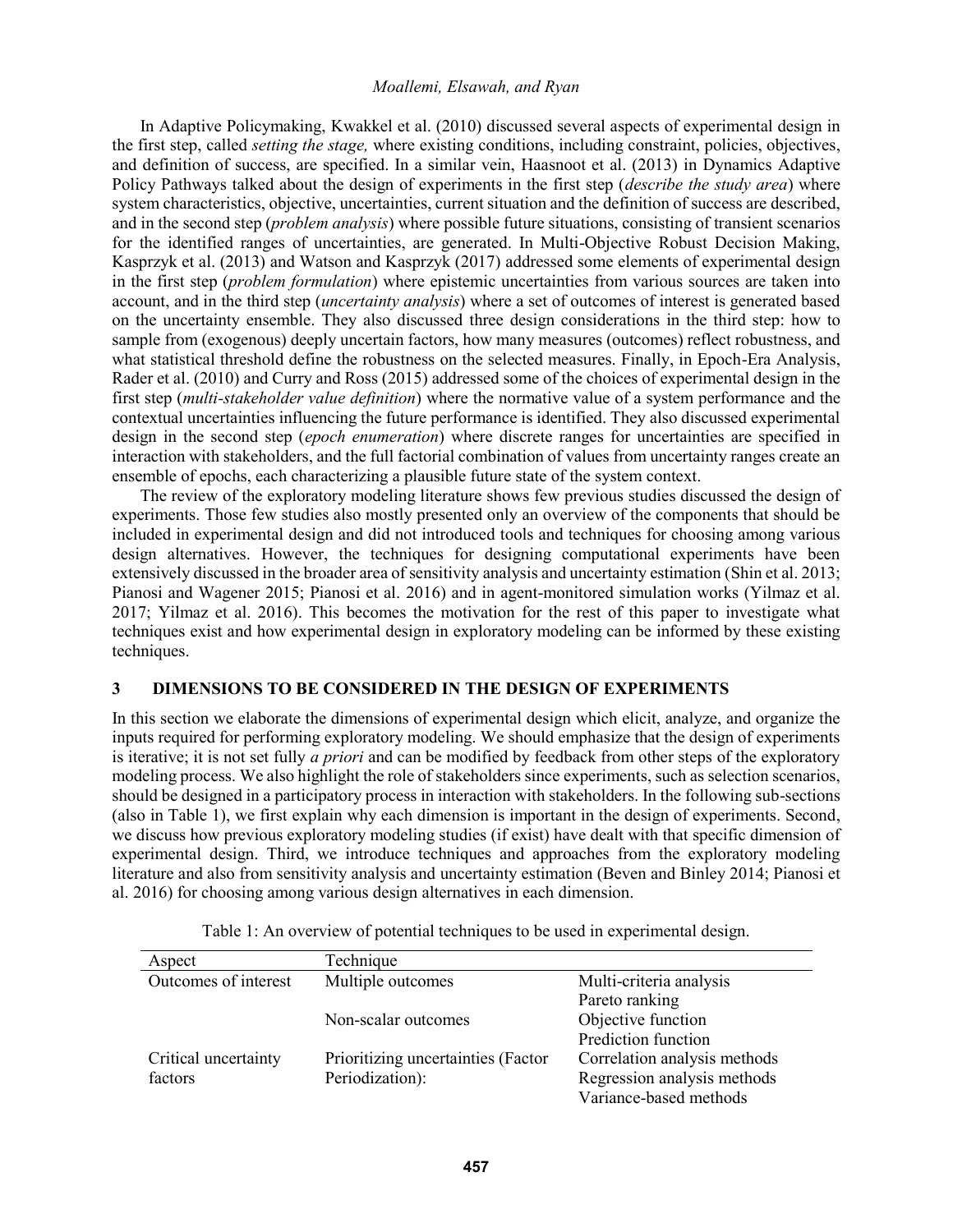|                      | Identifying insignificant<br>uncertainties (Factor Fixing)      | Density-based methods         |
|----------------------|-----------------------------------------------------------------|-------------------------------|
| Appropriate space of | Setting lower and upper bounds                                  | Sensitivity analysis          |
| uncertainty          | A priori filtering of the                                       | Scenario discovery            |
|                      | uncertainty space                                               |                               |
|                      | Estimating likelihood weights for                               | Generalized Likelihood        |
|                      | the uncertainty space                                           | Uncertainty Estimation (GLUE) |
| Efficient sampling   | Factorial sampling                                              |                               |
| technique            | Latin Hypercube sampling                                        |                               |
|                      | Monte Carlo sampling                                            |                               |
| Sufficient size of   | Rules of thumb                                                  |                               |
| experiments          | A posteriori evaluation of the size of experiments (Convergence |                               |
|                      | analysis and Robustness analysis)                               |                               |

#### **3.1 Outcomes of Interest**

Choosing outcomes of interest is a prerequisite, and therefore the first step, of the experiment design. The outcomes are used as inputs for other dimensions of the experiment design, e.g. for identifying critical uncertainty factors (see Section 3.2) and for limiting the uncertainty space (see Section 3.3). Outcomes of interest are also used in the analysis of experiments in exploratory modeling for various purposes, including: showing the state of the system performance (e.g. in boxplots and Kernel Density Estimates (Moallemi et al. 2017)), specifying a minimum performance threshold expected from a system (e.g. in scenario discovery (Bryant and Lempert 2010)), and characterizing decision objectives (e.g. in Multi-Objective Robust Decision Making (Kasprzyk et al. 2013) and in Moallemi et al. (2018a; 2018b)). Outcomes of interest are used in the exploratory modeling process as indicators for measuring the variation in the model response under uncertainty. There can be a single outcome or multiple outcomes of interest for representing different aspects of the model response. Outcomes can be in form of scalar values, such as the financial burden of a renewable-based electricity system for government after 20-year operation. They can also be in the form of non-scalar values and time series, such as the 20-year growth of renewable generated electricity. In dynamic models where differential equations are integrated over a temporal domain, the outcomes of interest can be the time-series values of a variable in the entire time period.

Some previous exploratory modeling studies with an interest in multi-objective optimization have used a collective measure of *robustness*, e.g. to what extent a function of multiple outcomes of interest remains stable over time, instead of individual outcome variables (Kasprzyk et al. 2013; Hamarat et al. 2014; Halim et al. 2015). An appropriate threshold is defined for this collective measure to assess robustness. The insensitivity of the model response, in terms of this measure and its threshold, to potential changes in the input parameters is used to quantify robustness (Maier et al. 2016). Herman et al. (2015) have extensively discussed the concept of robustness and how it should be defined. Some previous studies exist in exploratory modeling which defined robustness based on multiple outcome variables (Dixon et al. 2008; Popper et al. 2009). As an example, Kasprzyk et al. (2013) used multiple outcomes—market use, reliability, and cost—for a multi-objective robust optimization of a case study of urban water supply management. They assumed the robustness thresholds to be the extreme  $90<sup>th</sup>$  or  $10<sup>th</sup>$  percentile of the model response. They defined robustness based on the deviation of the baseline simulation from the extreme  $90<sup>th</sup>$  or  $10<sup>th</sup>$ percentile in multiple model outcomes over the uncertainty ensemble.

We did not identify a specific technique for choosing outcomes of interest in the literature as it very much depends on the purpose of analysis. Outcomes are usually selected among those model variables which can represent different aspects of the model response and which decision makers are interested to track after model execution. However, we identified techniques used for handling the multiplicity of outcomes and non-scalar outcomes in exploratory modeling: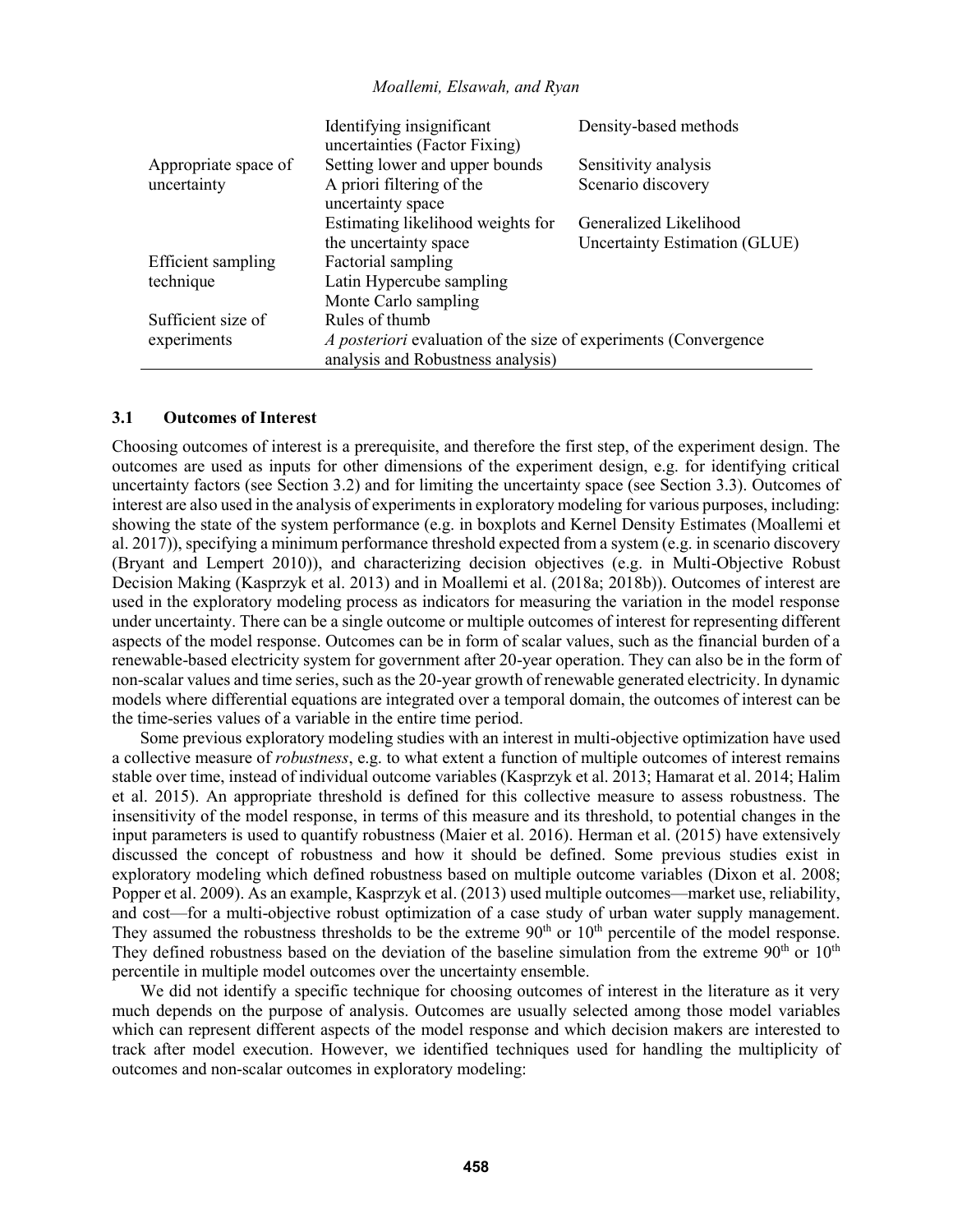- Regarding the multiplicity of outcomes, having multiple outcomes of interest can create ambiguity in identification and ranking of critical uncertainties in experimental design. Critical uncertainty factors are chosen based on the sensitivity of outcomes to them. Having multiple outcomes can result in variation in the sensitivity of the model, and therefore, in a different list of critical uncertainties (Pappenberger et al. 2008). In this case, some studies (Minunno et al. 2013) have addressed multiple outcomes jointly with multi-criteria analysis and by selecting critical uncertainties based on a Pareto set.
- Regarding non-scalar outcome values, they can be used as time series outcomes for assessing the model response over time. They can be also converted to a target function with scalar values (Pianosi et al. 2016). This target function can be in form of an objective function or a prediction function (Shin et al. 2013). The objective function is a measure of the model response resulted from the comparison of model generated values with their respective observed/documented values while the prediction function is a scalar value model response, chosen from a specific time step in the temporal domain or a function (such as average) of the entire temporal domain, meaningful for the analysis.

## **3.2 Critical Uncertainty Factors**

Exploratory modeling tends to consider a wide of range uncertainties—such as techno-economic, social, and political uncertainties—in the surrounding environment of a system. However, computational time and cost limit the inclusion of every identifiable uncertainty in the simulation process and necessitate the use of a method for filtering only critical uncertainty factors. Critical uncertainty factors are considered those *exogenous* uncertain input parameters, imposed by the environment and out of the control of decision makers. Critical uncertainty factors should also be those exogenous uncertainties whose variation could significantly influence the model behavior. The selection of critical uncertainty factors impacts the space of uncertainty (possible variations of values) that we delineate later in the experimental design (see Section 3.3). The selection also impacts the reliability of conclusions obtained from the analysis of experiments as exclusion of one uncertainty can lead to disregarding an important area of future possibilities and can come at the cost of making vulnerable decisions.

Previous exploratory modeling studies have taken different approaches for specifying the list of critical uncertainties. Some studies took a qualitative approach and made assumptions about the criticality of uncertainties based on: a participatory approach involving stakeholders (Halim et al. 2015; Malekpour et al. 2017), a narrative-based approach being underpinned by theories from social sciences (Moallemi et al. 2017), and the modeler understanding of the model structure and the specific features of the context of the study (Hamarat et al. 2013; Kwakkel and Pruyt 2013; Hamarat et al. 2014; Eker and van Daalen 2015). Few studies took a quantitative approach and used a form of sensitivity analysis, such as correlation indices and Standardized Regression Coefficients, to identify and to rank critical uncertainties (Pye et al. 2015). Moallemi and Malekpour (2018) suggested a mixed participatory and computational approach (i.e. standard sensitivity analysis) for the identification of critical uncertainties.

The identification of critical uncertainty factors has been discussed more systematically in the sensitivity analysis literature. Sensitivity analysis identifies critical uncertainty factors to separate them from those factors that have no or less influence on outcome(s) of interest and should be ignore from the rest of analysis (van Werkhoven et al. 2009). Two groups of methods in sensitivity analysis can be adopted in exploratory modeling for selecting critical uncertainty factors: Factor Priorization and Factor Fixing (Saltelli et al. 2008). The latter identifies uncertainty factors with negligible influence on outcomes and the former prioritizes uncertainty factors based on their impact on outcomes. Several methods exist in each group:

• Correlation analysis (Iman and Helton 1988) and regression analysis (Saltelli and Marivoet 1990) are among those methods introduced for Factor Priorization. These methods prioritize uncertainties based on the statistical analysis of an input-output dataset generated by Monte Carlo simulations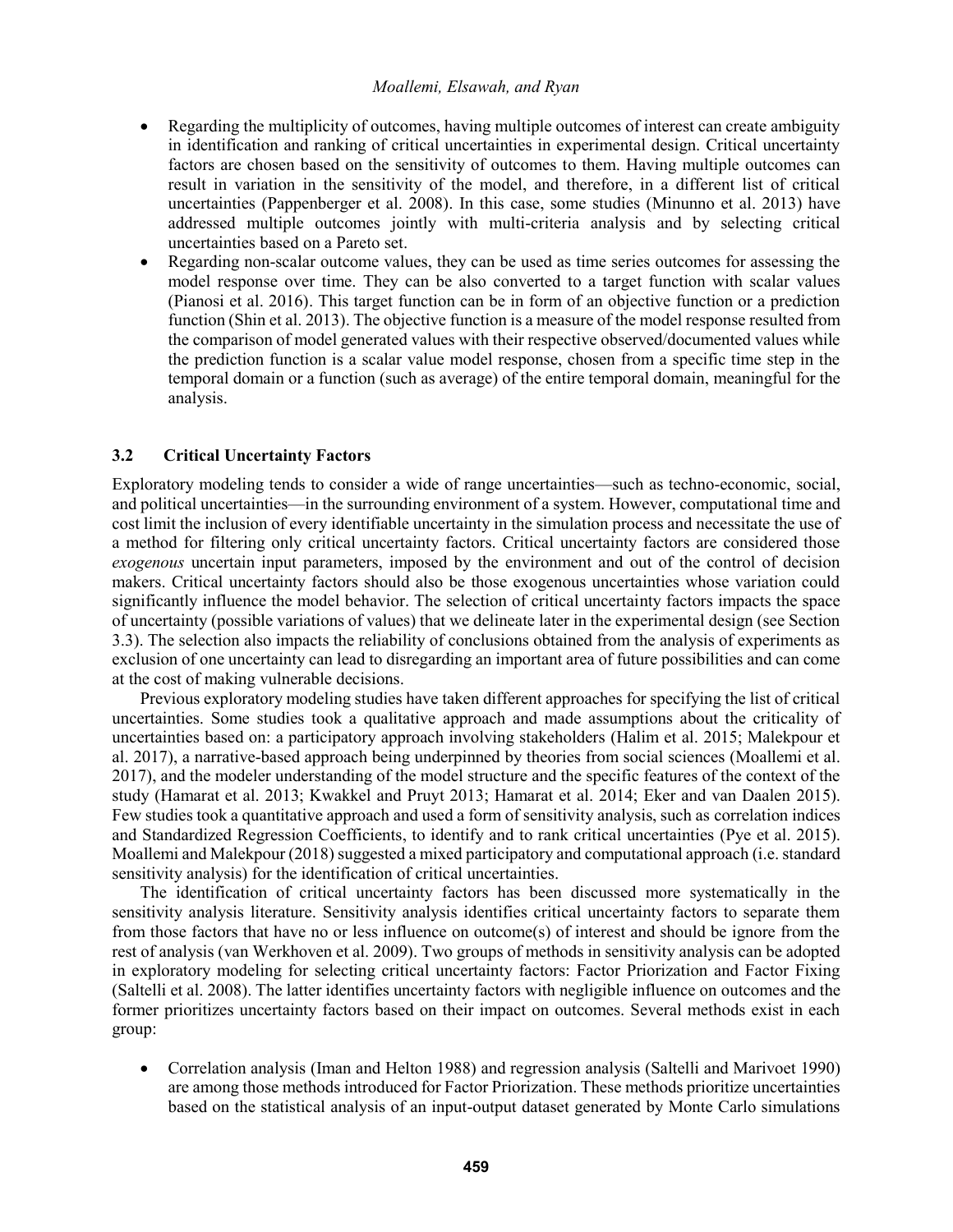(Pianosi et al. 2016). Several methods, such as Pearson Correlation Coefficient and Partial Correlation Coefficient for linear correlation among uncertainty factors and Canonical Correlation Analysis for non-linear correlation among uncertainty factors have been used in correlation analysis. Methods, such as Linear Regression, Standardized Regression Coefficients, and Classification And Regression Trees (CART), have been also used for regression analysis. See (Kleijnen and Helton 1999; Helton and Davis 2002) for detailed reviews of these methods. The choice of these methods depends on the degree of linearity and/or monotonicity being assumed between inputs and output (Pianosi et al. 2016).

• Variance-based (Borgonovo 2007) and density-based (Pappenberger et al. 2008; Anderson et al. 2014) methods are among those methods introduced for Factor Fixing. Variance-based methods treat uncertainty factors as stochastic variables which are used by the model and result in an outcome distribution (Pianosi et al. 2016). The variance of the observed distribution is used to measure the sensitivity to an uncertain factor. Variance-based methods can be *first-order* when the direct contribution of each individual uncertainty to the outcome is analyzed separately, or *totalorder* (Homma and Saltelli 1996) when the separate contribution of each uncertainty factor and the contributions from their interactions are analyzed together. Density-based methods—such as entropy-based indices (Pappenberger et al. 2008),  $\delta$ -sensitivity measure (Anderson et al. 2014), and PAWN (Pianosi and Wagener 2015)—also treat uncertainty factors as stochastic variables. However, they measure the sensitivity to a single uncertainty by comparing the variance (divergence) of the Probability Density Function of outcomes when all uncertainties can vary except one uncertainty of interest which is fixed to a single value (Pianosi et al. 2016).

Uncertainty can also exist in the model structure and model conceptualization. Haasnoot et al. (2014) argued that a fit-for-purpose model in exploratory modelling needs to be integrated in the sense that it integrates knowledge and methods from different disciplines to represent various aspects of the system. They argued that the model also needs to be agile in the sense that it can run many simulations under various assumptions fast and with low computational burden. One way of coping with uncertainty in the model development process in exploratory modelling is by informing it using narratives (storylines) which bring a qualitative understanding of the system based on the participation of stakeholders. Narratives can specify the scope and boundary of the system with its main components and interactions informed by stakeholders (Moallemi et al. 2017).

# **3.3 An Appropriate Space of Uncertainty**

The combination of critical uncertainty factors with various ranges of variation forms a space of uncertainty from which inputs for running simulations in exploratory modeling are sampled. On the one hand, an uncertainty space that is too broad increases the computational burden and makes the conclusions from the analysis of experiments too plural. On the other hand, an uncertainty space that is too narrow increases the risk of missing some future possibilities and the risk of making conclusions vulnerable to some unforeseen (future) circumstances. Consequently, delineating an appropriate space of uncertainty is one of the most delicate parts of the design of experiments in exploratory modeling. The space of uncertainty can be wellcharacterized with known probability distributions, or can be, as it is called, a *deep uncertainty* (Lempert et al. 2003) or a *severe uncertainty* (Ben-Haim 2006). Deep (or severe) uncertainty is a term used for describing the Knightian form of uncertainty (Knight 1921) rather than probabilistic uncertainty. It is a condition with no agreement or knowledge on the value or probability distribution of uncertainty variables. The focus of exploratory modeling is on deep uncertainties (Bankes 1993).

An appropriate space of uncertainty is usually delineated in a way feasible with respect to the feature of the case study and the natural or physical constraints of uncertainties. It should be also in accordance with the common sense of experts and existing literature. Moreover, the delineation of the space of uncertainty is appropriate if exploratory modeling results are sensitive to it. Previous studies within the exploratory modeling literature and the broader area of sensitivity analysis and uncertainty estimation have used different approaches and methods for delineating the uncertainty space: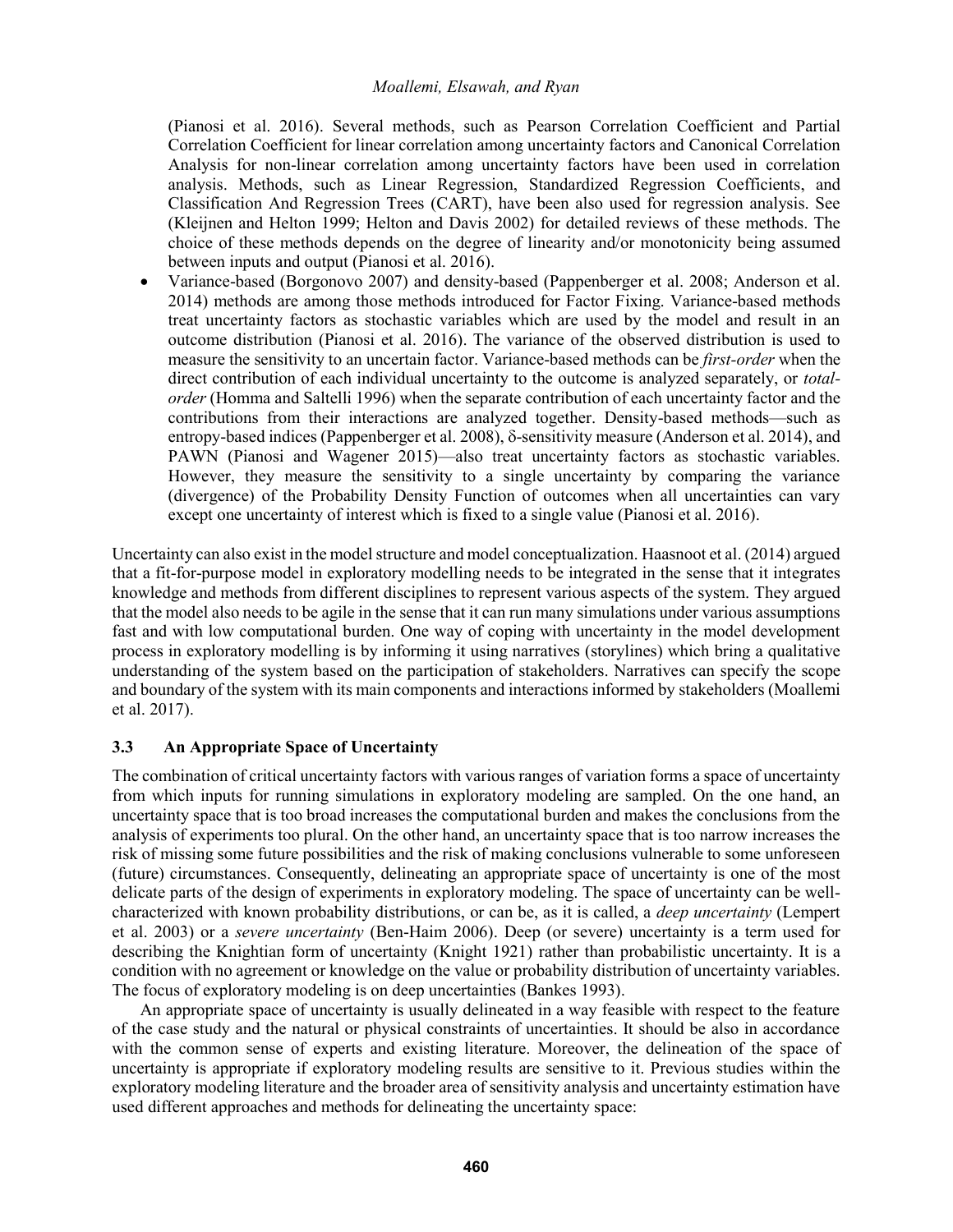- A common approach is to consider lower and upper bounds and to assume independent uniform distributions for uncertainties (Pianosi et al. 2016). Different methods are used to set the bounds and to narrow the uncertainty space. For example, some studies (Spear et al. 1994) used sensitivity analysis to investigate how the model responds to the interactions of multiple uncertainties in different areas of the uncertainty space and to limit the uncertainty space accordingly. When uncertainties are in the form of a time-series, the process of sensitivity analysis would be different. For example, Singh et al. (2014) and Moallemi et al. (2017) specified the space of uncertainty related to the time series parameters through a scalar multiplier which can regenerate a similar trend in combination with a function of time and a fixed growth value. As an example from energy sectors, the electricity demand over time is a time series uncertainty, and its ranges of uncertainty is dynamic over time and cannot be set as fixed lower and upper bounds at the beginning of simulations. The electricity demand can be assumed as a non-linear function of scalar parameters: a deterministic initial demand, the uncertain effects of economic growth and electricity price on demand. They then defined the ranges of uncertainty for each scalar parameter.
- Other studies (Pappenberger et al. 2008; Kasprzyk et al. 2013; Kelleher et al. 2013) initially considered a feasible space of uncertainty, but limited this uncertainty space by applying *a priori* for filtering those areas which result in a certain behavior. This behavior is defined based on a threshold on outcomes of interest. An example is Kasprzyk et al. (2013) who generated an ensemble of the states of the world by Latin Hypercube sampling from upper and lower bounds of uncertainty factors. They also used a scaling factors method (Dixon et al. 2008) to renormalize the distribution of uncertainties within the specified bounds. However, not all generated states of the world were considered for analysis. They considered worst-case, i.e. the most extreme  $10<sup>th</sup>$  percentile of states of the world to make sure that decisions made will remain robust even under extreme circumstances. Kasprzyk et al. (2013) used scenario discovery (Bryant and Lempert 2010) to identify states of the world (areas of the uncertainty space) which result in outcome values outside the  $10<sup>th</sup>$  and  $90<sup>th</sup>$  percentiles.
- Another approach from the uncertainty estimation literature which can be adopted in exploratory modeling for delineating the space of uncertainty is Generalized Likelihood Uncertainty Estimation (GLUE). GLUE was introduced by Beven and Binley (1992, 2014) for the calibration and estimation of uncertainty based on generalized likelihood measures. GLUE was introduced primarily for a situation where a set of observed datasets exist for the estimation of uncertainties. The core argument is that every combination of values from the space of uncertainty is capable of being considered equally likely as inputs for simulations. This approach argues that it is shortsighted to fit an optimal estimate for the baseline value of uncertainty factors and then to consider upper and lower bounds around the baseline to delineate the space of uncertainty. GLUE rejects this as it may exclude value sets in a distant area of the selected bounds which could still result in similar behavior. GLUE instead advocates assigning a likelihood weight to each value set based on comparing predicted (model-generated) values with some qualitative and quantitative evidences. Any value sets with a likelihood over zero will be taken into account as a potential value for uncertainties. The approach runs simulations based on value sets randomly chosen from the specified distribution of uncertainties.

# **3.4 An Efficient Sampling Technique and A Sufficient Size of Experiments**

Sampling is a strategy for choosing random samples from the space of uncertainty for model execution to generate experiments, and the size of experiments is the number of simulation runs that are be performed to produce an ensemble of possibilities in exploratory modeling. Choosing the efficient sampling technique is important as an efficient technique can cover the space of uncertainty without leaving any areas (possibilities) with no samples. Choosing the sufficient size of experiments is important as a high number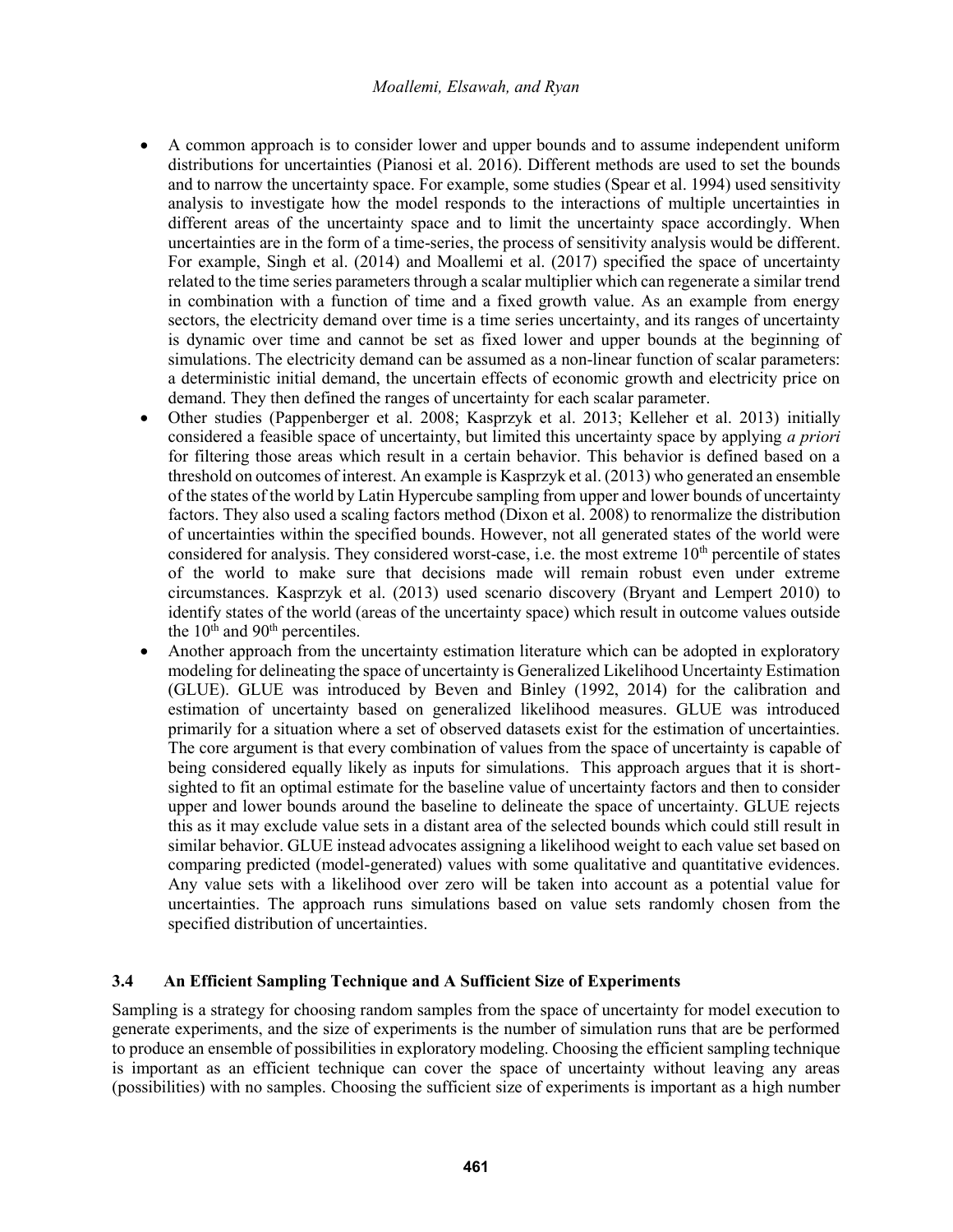of experiments can increase the computational burden, and a low number of experiments does lead to an inadequate density of results, and therefore to less reliable conclusions.

Although the exploratory modeling literature has not sufficiently discussed the relationship between sampling techniques and experiment size, the issue is widely analyzed in the sensitivity analysis and uncertainty estimation literature and several techniques have been introduced:

- The efficiency of the sampling technique depends on how fully and evenly the searching algorithm of the technique covers the space of uncertainty. It also depends on the complexity of the likelihood surface of the uncertainty space (Beven and Binley 2014). This complexity comes from the interaction of multiple dimensions in the uncertainty space or from the model structure (Beven and Binley 2014). Adaptive sampling techniques have been introduced in the literature for an efficient search of the space of uncertainty based on their likelihood of uncertainty estimation (Spear et al. 1994; Khu and Werner 2003; Blasone et al. 2008a; Blasone et al. 2008b). These adaptive sampling techniques partition the space of uncertainty and consider the area of higher likelihood to improve the density of sampling. Latin Hypercube sampling has been suggested as another way of sampling when prior information about the distributions of the uncertainty space exist (Looms et al. 2008; Beven and Binley 2014). There are also other sampling techniques such as Full Factorial sampling, and Monte Carlo sampling, each with specific features, which can be used in different contexts. See (Press et al. 1996; Forrester and Keane 2008) for an introduction to these sampling techniques.
- To select the sufficient size of experiments, the ideal is to include the widest possible response of outcomes while keeping the size of experiments as small as possible. Choosing the size of experiments is dependent highly on the application, and a general rule may not remain valid from one example to another. However, there are some rules of thumb in the sensitivity analysis literature to choose *a priori* an appropriate the size of experiments. For example, Pianosi et al. (2016) suggested that the number of experiments for M input uncertainties increases by a factor between 100 and 1000 for regional sensitivity analysis and by a factor around 1000 and more for variancebased and density-based methods of global sensitivity analysis. There are also some techniques from the sensitivity analysis literature (Pianosi et al. 2016), which can be used to verify *a posteriori*  the appropriateness of the size of experiments in exploratory modeling. Two such techniques are convergence analysis and robustness analysis. In convergence analysis (Nossent et al. 2011; Wang et al. 2013), the degree of independence between the results and the size of experiments is assessed by taking sub-samples from the original experiments and by analyzing whether the same results are achieved or not. In robustness analysis (Romano and Shaikh 2012), the degree of independence between the results and the set of experiments employed is assessed by taking different sets of experiments of the same size and analyzing the similarity of results.

#### **4 CONCLUSIONS**

This article assumed that the way we design experiments in exploratory modeling can have a significant impact on the computational burden of simulation runs and the reliability of the results and conclusions. Although the computing power constraint for large simulation runs has been relatively relaxed, the limit on computational power can still cause the issue of simulation speed when a specific model structure or simulation platform is slow to run and/or when a high dimension of uncertainty space exists. This signifies the importance of further investigating experimental design in exploratory modeling; a discussion of various techniques which can be used for answering different questions in the design of experiments.

From a review of the literature we observe that a variety of techniques from sensitivity analysis and uncertainty estimation can be good complements to the limited research on experimental design in exploratory modeling. Each of these techniques has different features and is more suitable for some specific conditions. The selection among these techniques for an experimental design depends greatly on the harmony between the feature of techniques and the characteristics of the application (context) as well as on the purpose of analysis in exploratory modeling. This offers opportunities for two future research directions.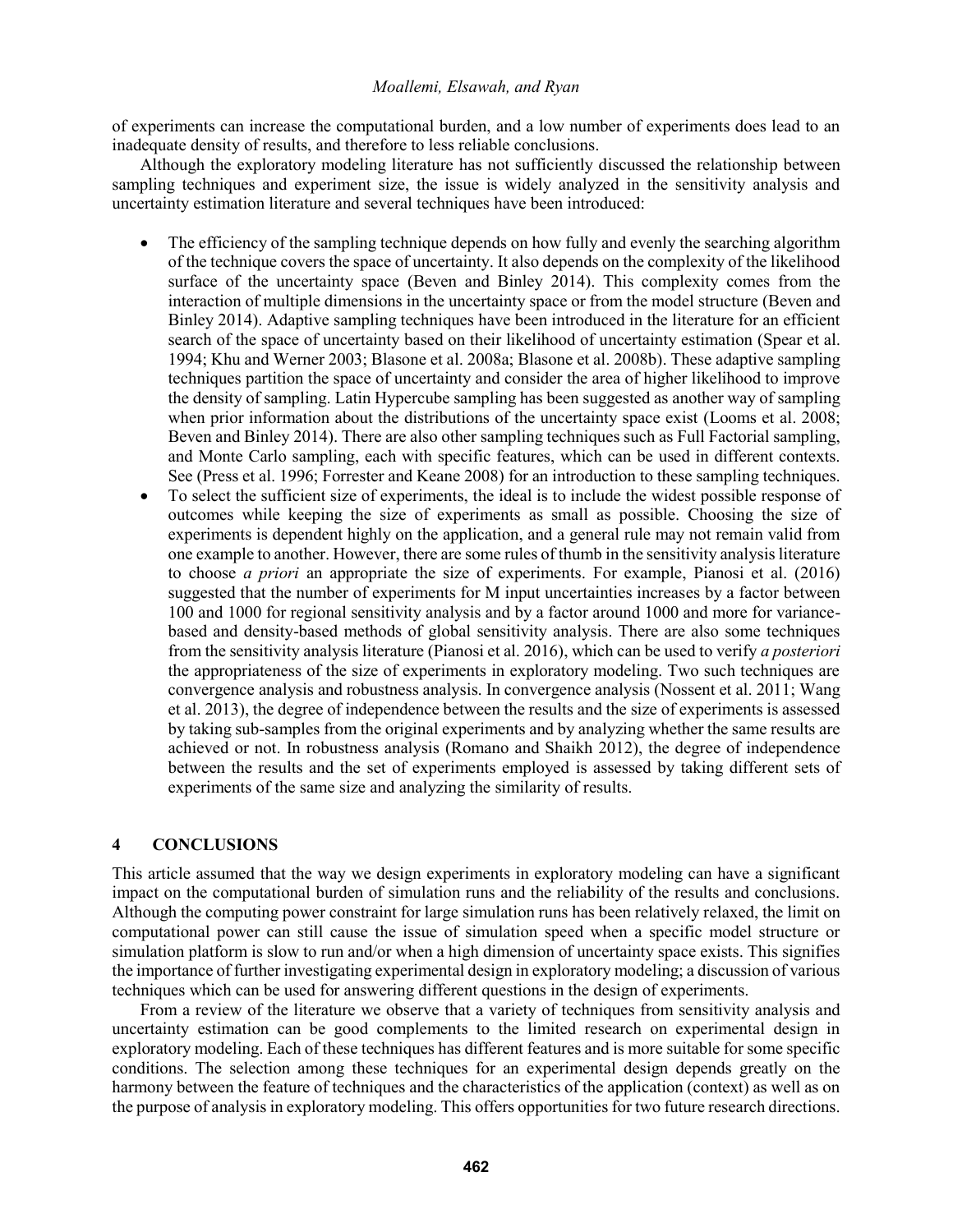The first is to move towards developing an analytical framework which can assist modelers, as a toolkit, in the design of efficient and appropriate experiments suiting their purpose of analysis in exploratory modeling the best. The second is to investigate further to what extent the choice of modelers in each dimension of experimental design can change the results of exploratory modeling in practice and how sensitive the final conclusions are to different choices of design.

#### **REFERENCES**

- Anderson, B., E. Borgonovo, M. Galeotti, and R. Roson. 2014. "Uncertainty in Climate Change Modeling: Can Global Sensitivity Analysis Be of Help?". *Risk Analysis* 34(2):271–293.
- Axelrod, R. 1997. "Advancing the Art of Simulation in the Social Sciences." in Simulating Social Phenomena". In *Simulating Social Phenomena*, edited by R. Conte, R. Hegselmann, and P. Terna, 21– 40. Berlin: Springer-Verlag.
- Bankes, S. 1993. "Exploratory Modeling for Policy Analysis". *Operations Research* 41(3):435–449.
- Bankes, S. C., R. J. Lempert, and S. W. Popper. 2001. "Computer-Assisted Reasoning". *Computing in Science & Engineering* 3(2):71–77.
- Ben-Haim, Y. 2006. *Info-Gap Decision Theory: Decisions under Severe Uncertainty*. London, UK: Academic Press.
- Beven, K., and A. Binley. 1992. "The Future of Distributed Models: Model Calibration and Uncertainty Prediction". *Hydrological processes* 6(3):279–298.
- Beven, K., and A. Binley. 2013. "Glue: 20 Years On". *Hydrological Processes* 28(24):5897–5918.
- Blasone, R.-S., H. Madsen, and D. Rosbjerg. 2008a. "Uncertainty Assessment of Integrated Distributed Hydrological Models Using Glue with Markov Chain Monte Carlo Sampling". *Journal of Hydrology* 353(1):18–32.
- Blasone, R.-S., J. A. Vrugt, H. Madsen, D. Rosbjerg, B. A. Robinson, and G. A. Zyvoloski. 2008b. "Generalized Likelihood Uncertainty Estimation (Glue) Using Adaptive Markov Chain Monte Carlo Sampling". *Advances in Water Resources* 31(4):630–648.
- Borgonovo, E. 2007. "A New Uncertainty Importance Measure". *Reliability Engineering & System Safety* 92(6):771–784.
- Bryant, B. P., and R. J. Lempert. 2010. "Thinking inside the Box: A Participatory, Computer-Assisted Approach to Scenario Discovery". *Technological Forecasting and Social Change* 77(1):34–49.
- Curry, M. D., and A. M. Ross. 2015. "Considerations for an Extended Framework for Interactive Epoch-Era Analysis". *Procedia Computer Science* 44:454–465.
- Davis, P.K., 2000. "Exploratory Analysis Enabled By Multiresolution, Multiperspective Modeling". In *Proceedings of the 2000 Winter Simulation Conference*, edited by J. A. Joines et al., 293–302. Piscataway, New Jersey: IEEE.
- Dixon, L., R. J. Lempert, T. LaTourrette, and R. T. Reville. 2008. "The Federal Role in Terrorism Insurance: Evaluating Alternatives in an Uncertain World". RAND, Santa Monica, CA.
- Eker, S., and E. van Daalen. 2015. "A Model-Based Analysis of Biomethane Production in the Netherlands and the Effectiveness of the Subsidization Policy under Uncertainty". *Energy Policy* 82:178–196.
- Fitzgerald, M. E., and A. M. Ross. 2012. Mitigating Contextual Uncertainties with Valuable Changeability Analysis in the Multi-Epoch Domain. Systems Conference (SysCon), 2012 IEEE International.
- Forrester, A., and A. Keane. 2008. *Engineering Design Via Surrogate Modelling: A Practical Guide*: John Wiley & Sons.
- Guivarch, C., J. Rozenberg, and V. Schweizer. 2016. "The Diversity of Socio-Economic Pathways and Co2 Emissions Scenarios: Insights from the Investigation of a Scenarios Database". *Environmental Modelling & Software* 80:336–353.
- Guivarch, C., R. Lempert, and E. Trutnevyte. 2017. "Scenario Techniques for Energy and Environmental Research: An Overview of Recent Developments to Broaden the Capacity to Deal with Complexity and Uncertainty". *Environmental Modelling & Software* 97:201–210.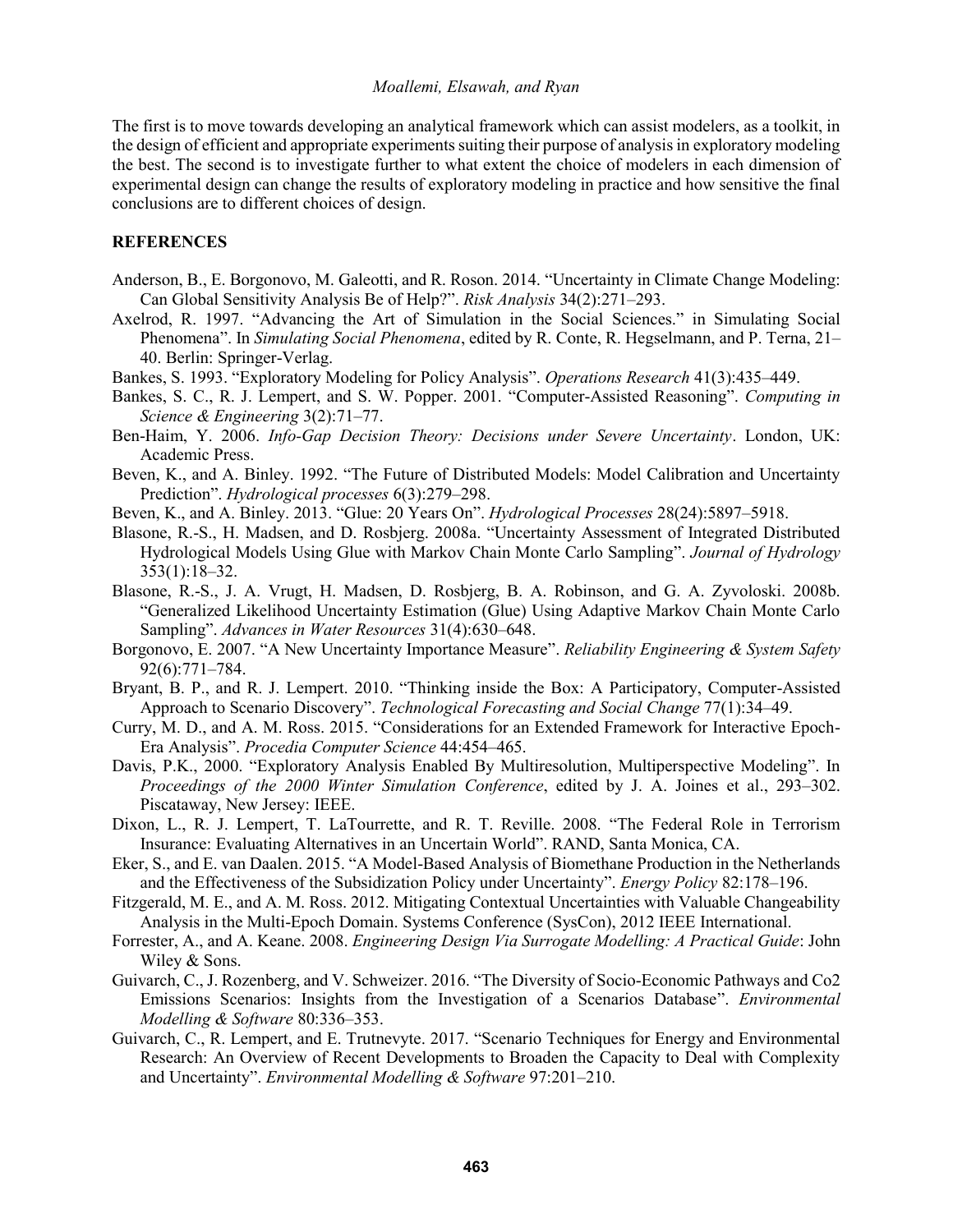- Haasnoot, M., J. H. Kwakkel, W. E. Walker, and J. ter Maat. 2013. "Dynamic Adaptive Policy Pathways: A Method for Crafting Robust Decisions for a Deeply Uncertain World". *Global Environmental Change* 23(2):485–498.
- Haasnoot, M., W. P. A. van Deursen, J. H. A. Guillaume, J. H. Kwakkel, E. van Beek, and H. Middelkoop. 2014. "Fit for Purpose? Building and Evaluating a Fast, Integrated Model for Exploring Water Policy Pathways". *Environmental Modelling & Software* 60(Supplement C):99–120.
- Halim, R. A., J. H. Kwakkel, and L. A. Tavasszy. 2015. "A Scenario Discovery Study of the Impact of Uncertainties in the Global Container Transport System on European Ports". *Futures* 81:148–160.
- Hamarat, C., J. H. Kwakkel, and E. Pruyt. 2013. "Adaptive Robust Design under Deep Uncertainty". *Technological Forecasting and Social Change* 80(3):408–418.
- Hamarat, C., J. H. Kwakkel, E. Pruyt, and E. T. Loonen. 2014. "An Exploratory Approach for Adaptive Policymaking by Using Multi-Objective Robust Optimization". *Simulation Modelling Practice and Theory* 46:25–39.
- Helton, J. C., and F. Davis. 2002. "Illustration of Sampling Based Methods for Uncertainty and Sensitivity Analysis". *Risk Analysis* 22(3):591–622.
- Herman, J. D., P. M. Reed, H. B. Zeff, and G. W. Characklis. 2015. "How Should Robustness Be Defined for Water Systems Planning under Change?". *Journal of Water Resources Planning and Management* 141(10):04015012.
- Homma, T., and A. Saltelli. 1996. "Importance Measures in Global Sensitivity Analysis of Nonlinear Models". *Reliability Engineering & System Safety* 52(1):1–17.
- Iman, R. L., and J. C. Helton. 1988. "An Investigation of Uncertainty and Sensitivity Analysis Techniques for Computer Models". *Risk Analysis* 8(1):71–90.
- Kasprzyk, J. R., S. Nataraj, P. M. Reed, and R. J. Lempert. 2013. "Many Objective Robust Decision Making for Complex Environmental Systems Undergoing Change". *Environmental Modelling & Software* 42:55–71.
- Kelleher, C., T. Wagener, B. McGlynn, A. Ward, M. Gooseff, and R. Payn. 2013. "Identifiability of Transient Storage Model Parameters Along a Mountain Stream". *Water Resources Research* 49(9):5290–5306.
- Khu, S.–T., and M. G. Werner. 2003. "Reduction of Monte-Carlo Simulation Runs for Uncertainty Estimation in Hydrological Modelling". *Hydrology and Earth System Sciences Discussions* 7(5):680– 692.
- Kleijnen, J. P. C., and J. C. Helton. 1999. "Statistical Analyses of Scatterplots to Identify Important Factors in Large-Scale Simulations, 1: Review and Comparison of Techniques". *Reliability Engineering & System Safety* 65(2):147–185.
- Knight, F. H. 1921. Risk Uncertainty and Profit. Boston, MA: Houghton Mifflin Company.
- Kwakkel, J. H., and E. Pruyt. 2013. "Exploratory Modeling and Analysis, an Approach for Model-Based Foresight under Deep Uncertainty". *Technological Forecasting and Social Change* 80(3):419–431.
- Kwakkel, J. H., and E. Pruyt. 2015. "Using System Dynamics for Grand Challenges: The Esdma Approach". *Systems Research and Behavioral Science* 32(3):358–375.
- Kwakkel, J. H., W. E. Walker, and V. A. W. J. Marchau. 2010. "Adaptive Airport Strategic Planning". *European Journal of Transport and Infrastructure Research* 10:249–273.
- Kwakkel, J., W. Walker, and M. Haasnoot. 2016a. "Coping with the Wickedness of Public Policy Problems: Approaches for Decision Making under Deep Uncertainty". *J. Water Resource Planning Management* 10.1061/(ASCE)WR.1943–5452.
- Kwakkel, J. H., M. Haasnoot, and W. E. Walker. 2016b. "Comparing Robust Decision-Making and Dynamic Adaptive Policy Pathways for Model-Based Decision Support under Deep Uncertainty". *Environmental Modelling & Software* 86:168–183.
- Lempert, R. J., S. W. Popper, and S. C. Bankes. 2003. *Shaping the Next One Hundred Years: New Methods for Quantitative, Long-Term Policy Analysis*: Rand Corporation.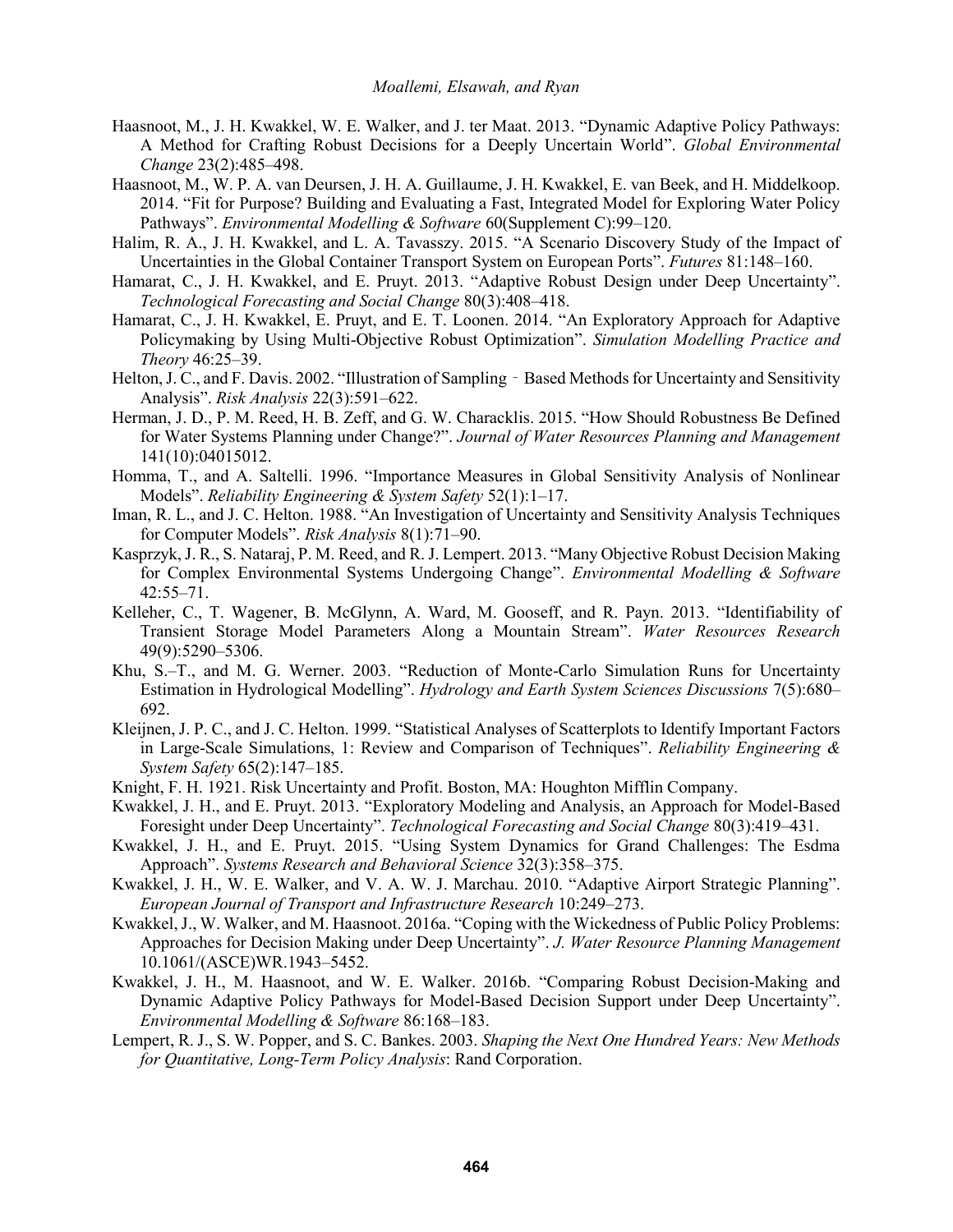- Looms, M. C., A. Binley, K. H. Jensen, L. Nielsen, and T. M. Hansen. 2008. "Identifying Unsaturated Hydraulic Parameters Using an Integrated Data Fusion Approach on Cross-Borehole Geophysical Data". *Vadose Zone Journal* 7(1):238–248.
- Maier, H. R., J. H. A. Guillaume, H. van Delden, G. A. Riddell, M. Haasnoot, and J. H. Kwakkel. 2016. "An Uncertain Future, Deep Uncertainty, Scenarios, Robustness and Adaptation: How Do They Fit Together?". *Environmental Modelling & Software* 81:154–164.
- Malekpour, S., R. R. Brown, F. J. de Haan, and T. H. F. Wong. 2017. "Preparing for Disruptions: A Diagnostic Strategic Planning Intervention for Sustainable Development". *Cities* 63:58–69.
- Minunno, F., M. v. Oijen, D. R. Cameron, and J. S. Pereira. 2013. "Selecting Parameters for Bayesian Calibration of a Process-Based Model: A Methodology Based on Canonical Correlation Analysis". *SIAM/ASA Journal on Uncertainty Quantification* 1(1):370–385.
- Moallemi, E. A., and S. Malekpour. 2018. "A Participatory Exploratory Modelling Approach for Long-Term Planning in Energy Transitions". *Energy Research & Social Science* 35:205–216.
- Moallemi, E. A., F. de Haan, J. Kwakkel, and L. Aye. 2017. "Narrative-Informed Exploratory Analysis of Energy Transition Pathways: A Case Study of India's Electricity Sector". *Energy Policy* 110:271–287.
- Moallemi, E. A., S. El Sawah, and M. Ryan. 2018a. "Model-Based Multi-Objective Decision Making Under Deep Uncertainty From A Multi-Method Design Lens". *Simulation Modelling Practice & Theory* 84: 232–250.
- Moallemi, E.A., S. El Sawah, and M. Ryan. 2018b. "Towards An Integrated Approach for Multi-Objective Decision Making Under Deep Uncertainty", Systems Evaluation Test and Evaluation Conference 2018: Unlocking the Future Through Systems Engineering: SETE 2018. Sydney: Engineers Australia 119– 133.
- Nossent, J., P. Elsen, and W. Bauwens. 2011. "Sobol'sensitivity Analysis of a Complex Environmental Model". *Environmental Modelling & Software* 26(12):1515–1525.
- Pappenberger, F., K. J. Beven, M. Ratto, and P. Matgen. 2008. "Multi-Method Global Sensitivity Analysis of Flood Inundation Models". *Advances in Water Resources* 31(1):1–14.
- Pianosi, F., and T. Wagener. 2015. "A Simple and Efficient Method for Global Sensitivity Analysis Based on Cumulative Distribution Functions". *Environmental Modelling & Software* 67:1–11.
- Pianosi, F., K. Beven, J. Freer, J. W. Hall, J. Rougier, D. B. Stephenson, and T. Wagener. 2016. "Sensitivity Analysis of Environmental Models: A Systematic Review with Practical Workflow". *Environmental Modelling & Software* 79:214–232.
- Popper, S., J. Griffin, C. Berrebi, T. Light, and E. Y. Min. 2009. "Natural Gas and Israel's Energy Future: A Strategic Analysis under Conditions of Deep Uncertainty". RAND, Santa Monica, CA, USA.
- Press, W. H., S. A. Teukolsky, W. T. Vetterling, and B. P. Flannery. 1996. *Numerical Recipes in C*. Vol. 2: Cambridge University Press, Cambridge.
- Pye, S., N. Sabio, and N. Strachan. 2015. "An Integrated Systematic Analysis of Uncertainties in UK Energy Transition Pathways". *Energy Policy* 87:673–684.
- Rader, A. A., A. M. Ross, and D. H. Rhodes. 2010. A Methodological Comparison of Monte Carlo Simulation and Epoch-Era Analysis for Tradespace Exploration in an Uncertain Environment. Systems Conference, 2010 4th Annual IEEE.
- Romano, J. P., and A. M. Shaikh. 2012. "On the Uniform Asymptotic Validity of Subsampling and the Bootstrap". *The Annals of Statistics* 40(6):2798–2822.
- Saltelli, A., and J. Marivoet. 1990. "Non-Parametric Statistics in Sensitivity Analysis for Model Output: A Comparison of Selected Techniques". *Reliability Engineering & System Safety* 28(2):229–253.
- Saltelli, A., M. Ratto, T. Andres, F. Campologno, J. Cariboni, D. Gatelli, M. Saisana, and S. Tarantola. 2008. *Global Sensitivity Analysis*. Chichester, England: John Wiley and Sons.
- Shin, M.-J., J. H. A. Guillaume, B. F. W. Croke, and A. J. Jakeman. 2013. "Addressing Ten Questions About Conceptual Rainfall–Runoff Models with Global Sensitivity Analyses in R". *Journal of Hydrology* 503:135–152.
- Singh, R., T. Wagener, R. Crane, M. Mann, and L. Ning. 2014. "A Vulnerability Driven Approach to Identify Adverse Climate and Land Use Change Combinations for Critical Hydrologic Indicator